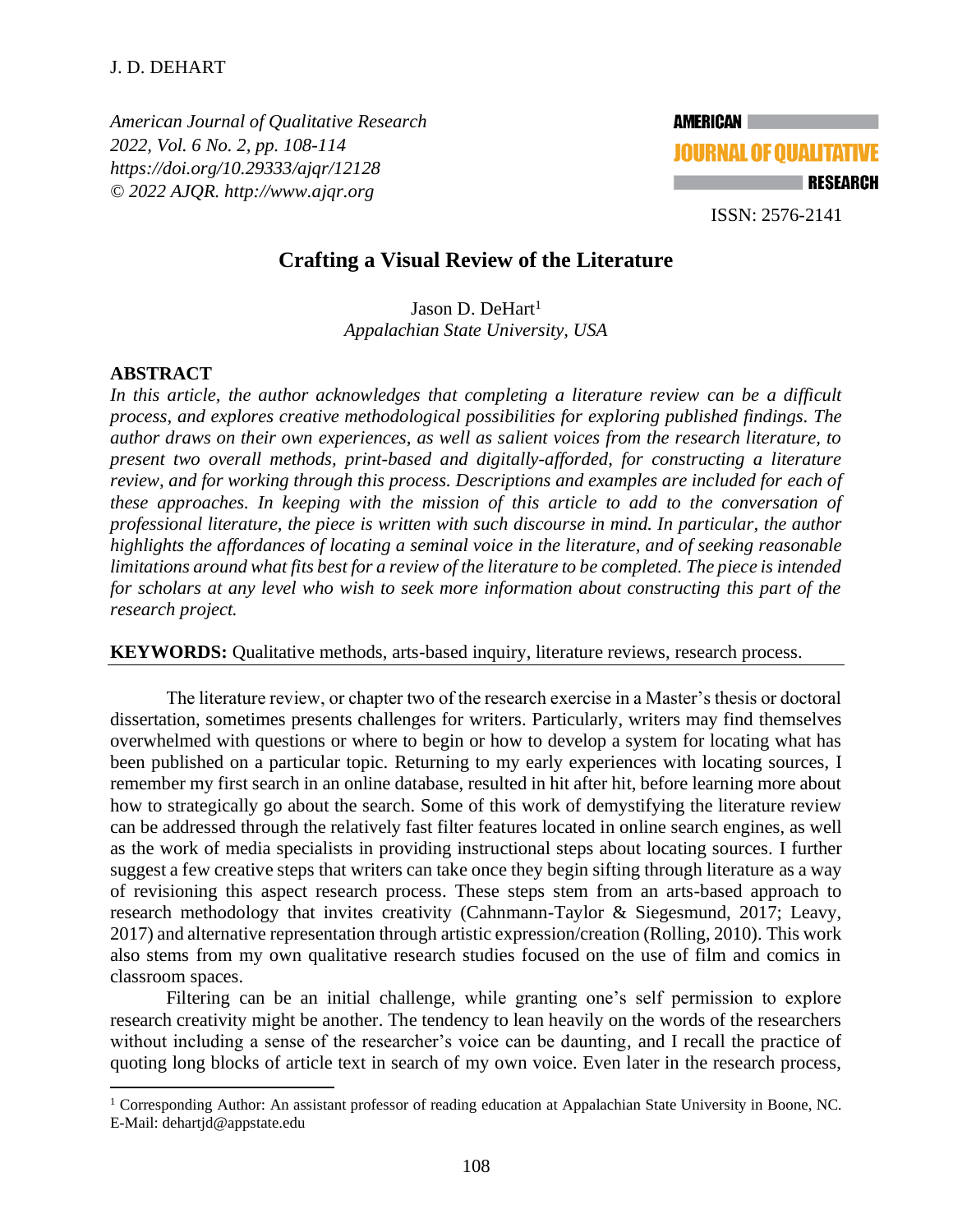# **JOURNAL OF OUALITATIVE**

as I worked to craft chapter four, I fell into the same trap again, returning to the words of scholars whose steps felt so much sturdier than my own.

But what if researchers could approach literature and analysis conversationally and artfully, seeking to find their own voices? This process-oriented question is the one which guides the current work, and which examines a process statement within the traditional structure of a problem statement. This is the most appropriate moment to tell the reader that this idea is not unique to me; rather, I am building on a previous conversation through the references that authors have shared in their work that I will share more about as these paragraphs form. To begin, Schenstead (2012) has pointed to the potential longevity and generativity of such work through their own reflexive analysis. It is this step backward and sense of taking stock which can serve as an initial step when considering the range of literature published on a topic.

Following on this question and initial source, in this article I explore the creative possibilities of exploring research literature through artistic, visual, and multimodal means, and provide examples of ways to approach this work. These examples are merely meant to inspire, and are surely not intended to limit.

### **Expanding Beyond the Book Report**

In keeping with the spirit of literature reviews, I now return to one of the salient and seminal sources of the topic by noting the work of Boote and Beile (2005) in centering the literature review as a valuable piece of the research project, and one that is sometimes not executed well. Maxwell (2006) added to this conversation by further examining the notion of literature reviews as comprehensive approaches to examining published material, noting that there are differences between the literature review that is written for a dissertation project and literature reviews written for publication. It can be difficult to know the boundaries of how far to travel into existing research, and Maxwell (2006) suggested that not all elements of what has been read and processed need to be presented in the review itself. With such important work ahead, including dissertation defense processes and exploration of venues for sharing findings, the researcher has important decisions to make regarding the voices represented in published work. This question also points to the notion that there are scholars whose identities are minoritized and whose work is sometimes overlooked. Fully considering a research question and showcasing the range of voices in literature is an important consideration, as well.

Werkmeister Rozas and Klein (2010) noted that the literature review can serve a variety of purposes, including locating patterns, as well as missing pieces, in published literature. It is important to remember that even an emerging voice in research is needed in order for a literature review to serve as a weaving together of sources with specific connections to a topic, rather than stitched-together pieces of other people's words.

Much has been made of attempting to fill a research gap, which in turn can result in an endless search for the missing element of a field of inquiry. As with others in the research field, I advocate for a research project that seeks to advance the conversation in new contexts and new ways, demythologizing the search for the missing piece of the puzzle and positioning this search for a gap as a continuing of an existing conversation – perhaps in new contexts, from new voices, and with fresh perspectives to reify or critique and thereby expand on existing knowledge.

Werkmeister Rozas and Klein (2010) further suggested that the literature review should be written in a way that is manageable and in a way that can be accessed by the reader. Following the thread of research might be a seemingly endless endeavor, but locating the voices that are palpable is part of the sifting and sorting that the researcher engages in when attempting to work from the foundation of what has already been explored. This aspect of the research project might be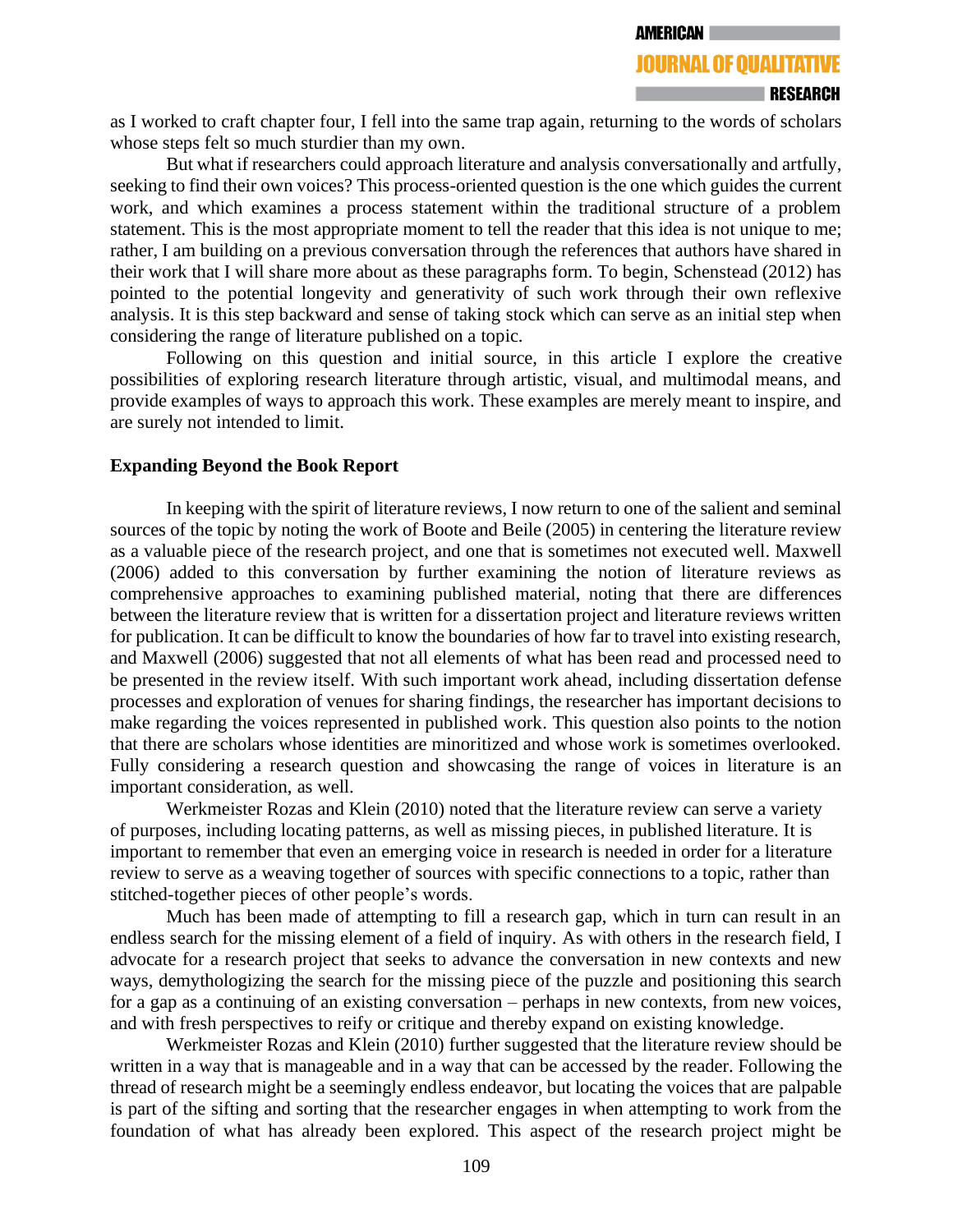conceptualized as a conversation between new voices and those that have already been in the field, an invitation to further explore and contextualize information and, perhaps, to suggest that some issues that have been researched continue to be of concern and are still fruitful for exploration.

# **Conceptualizing the Conversation**

It can be easy to be lost by the stream. Luker (2009) suggested that the early days of "Once upon a time" in reviewing literature was a "stroll in the park" (p. 76). Luker's (2009) description of this process reads as a journey through the voices best known, whereas in the current context there is simply too much to explore. The amount of published material, along with the accessibility to such material, can result in what this author relayed as the possibility of sitting in front of the screen until "cobwebs started to collect around your ears" (Luker, 2009, p. 77).

Rather than attempting to sift through the enormous piles of reviews, documents, and reports that exist in a given field, Luker (2009) suggested finding a "intellectual nodal point" (p. 84), that is a scholar in the field from which a researcher can explore and work out to other salient elements of what has been published. Ironically, Luker is my nodal point in this work whose reflections have inspired this inquiry. Seeing research as a series of nodes, rather than as a set of monolithic and unattainable steps, is perhaps a useful metaphor.

Having considered the existing literature in this treatment of literature reviews, I suggested that another foregrounding metaphor for the exercise might rest in the kaleidoscope as a means of sifting through literature, capturing the elements that are essential to a proposed study. My work has often focused on the use of film or comics-based media in conveying messages and in potential applications for classroom instruction; hermeneutic phenomenology rooted in artistic expression (Merleau-Ponty, 1964) served methodologically in an initial study on the use of film, and I have recently explored autoethnography (Chang, 2016) and self-study (Loughran, 2007). In my work with comics and film, defining the parameters of study has been essentially a nodal work of relating what is most salient about particular texts in particular contexts. This use of text and context is a two-prong level of consideration that is organic in my work; it is perhaps the case that one element, the other element, or both prongs might be applied to other areas of inquiry. In terms of locating a "gap," the nodal element that served as the next level of conversation in my dissertation and early research work has been the experience of teachers rather than students in navigating the use of particular texts. While much research has focused on one layer or level of experience, there are yet more stories to be told. Such storytelling work is arguably the vocation of the researcher, whether that narrative is achieved through numbers, words, or a combination of the two.

While a creative approach to sifting through literature might not be limited to a particular methodology, the use of artistic responses has proven beneficial in locating and separating information in literature. Based on the contributions presented above, it is clear that the ideal literature review is not a condensed summary of other researchers' words, and instead reflects an engaging, dynamic dialogue or conversation among the sources. Although this seems straightforward, accomplishing this is not necessarily intuitive. Some voices from research literature are foregrounded, others are meant to act as support, and others still can serve as the foundational elements that are noted historically or which are used to position an issue through time. The researcher keeps clicking through, image after image, seeking patterns and relationships. Literature can be utilized by the author of the review in a number of ways. Leitch (2006) has pointed to the ways in which an arts-based methodology can serve as a means of considering a question, and providing steps for further inquiry and participant response.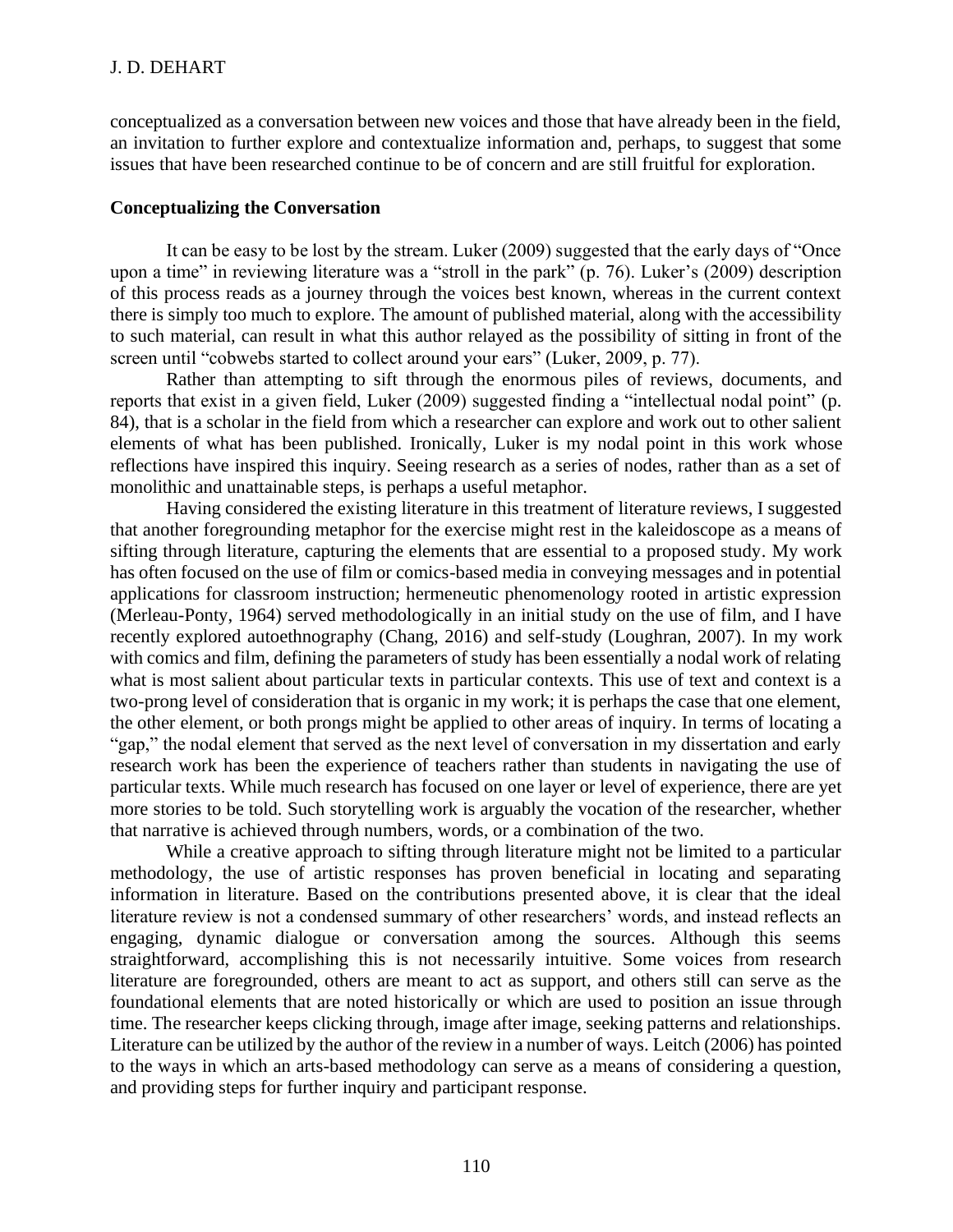#### **AMERICAN**

# **JOURNAL OF OUALITATIVE**

#### **RESEARCH**

The key, perhaps, is to begin by processing. When I was working on my dissertation, in an effort to help me find my voice in the project, another piece of advice I received was to print out my literature review in its existing form and cut the pages into sentence strips, which could then align with one another in new ways. This visual method may seem to make the puzzle of the literature review into an even greater puzzle, but is also an exercise in putting things that are alike together. A visual method, it was a way of taking a step back from the many voices I was encountering, and think about the relationship of what Luker would call the nodes or nodal relationships present. As I sifted and rearranged strands of information, the steps I took in thinking about interrelationships were those cognitive pieces that needed to make their way into the composition of the review.

If the review is a collage, then the voices presented therein can talk to one another, and can do so in ways that align, contradict, and move the conversation forward. This is the very nature of how texts work (Ciecierski & Bintz, 2016). These are the relationships of language and published matter that I center in literacy instruction, and they are not completely divorced from the narrative work of the researcher.

In this first of two examples, I present just such a collage. I do not know, epistemologically, if insight is formed as a result of the moving of pieces into physical place in a collage, or through the consideration of these pieces again and again in themselves, or if this process is simultaneous or oscillating.

### **Figure 1**

*Paper Strip Collage of Research and Author Voices* Catbird. As it happens, the nexus of reading and creating comics is not a literacy practice devoid presented in this article highlights the experiences of the teacher/co-author (Clandinin & Connelly, 2004). of teaching has been responding with flexibility, based on these new needs. There is a history of social-emotional learning (SEL) situated as a key ingredient in building effective instruction and intervention (Weissberg et al., 2015), as well as building success for children at school (Denham Rowsell, Kress, Pahl, and Street (2013) have examined the affordances of multimodal texts for the purposes of reading, and emphasize the meaning-making processes that can occur in the juxtaposition of words, images, and other design features found in layered texts. Multimodal

# **Digital Methods**

The use of a visual method may entail digital approaches, as well, and Lubke et al. (2017) have noted such possibilities, given the tools the researchers now have at their disposal. In the same way that a thread of conversation runs through the channels of text messages and comments posted in virtual spaces, so too can conversations be (re)presented by digital means. Ideas can be composed and arranged in text message form, or in one of the many note-taking tools that writers use. Organizing names into such spaces can help the researcher think about the ways that texts interact with one another and this work can be moved around, edited, and deleted as needed. The additional affordance is that ideas can be updated and revisited digitally.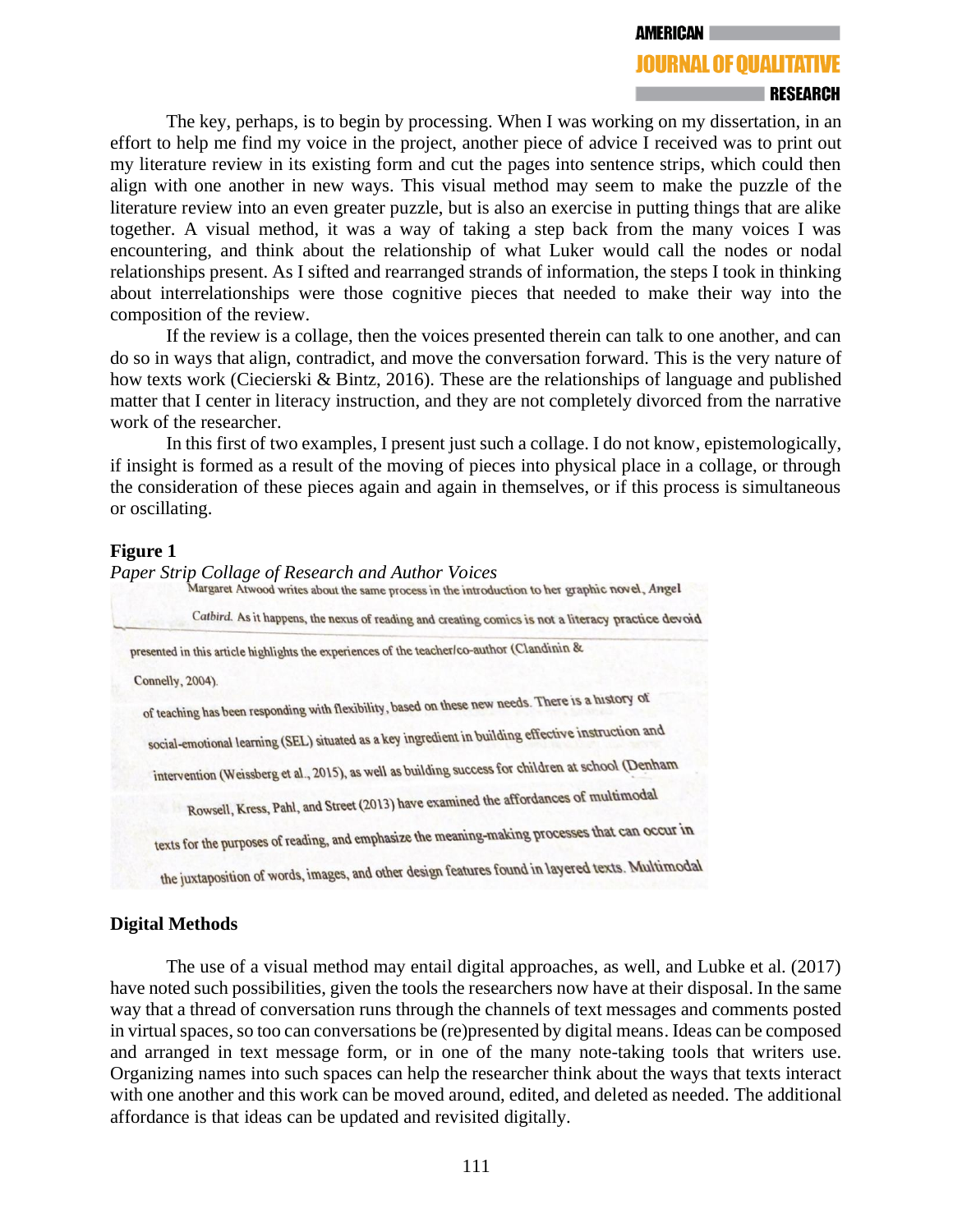# J. D. DEHART

Publishing and design programs can help researchers achieve this post-typographic approach in a range of ways, from the simplistic to the more aesthetic. Depending on the preferred method, once the relationships are solidified, the researcher can proceed with the literal or metaphorical glue of weaving ideas together with their own reflective, reflexive, and even performative commentary (Irwin, 2013).

Major figures or voices can be represented in whatever shapes the designer wishes, and relationships between and among these voices can be represented through whatever means are appropriate to the conversation and available in the design of the digital space, as well as whatever symbols seem to fit (see Jewitt, 2005).

All texts talk to one another anthropomorphically, either by alignment or contradict or an oscillation of both. In this example, I noted the way that Maxwell adds onto the conversation began by Boote and Beile. Drawing upon a design-based perspective, the essential relationships of the texts are represented here in straightforward means. A more complex visual system could be employed, depending on the aims and disciplinary considerations of the researcher. The scholars represented in this diagram were writing in close chronological proximity. The relationship of Luker's text to these threads might be represented by the addition of columns to support the way that I center Luker, or there may be no interstitial textual elements at all to represent these relationships. Writing elsewhere, Ciecierski (2017) noted the many ways that texts exist with one another in alignment or contradiction, and working these relationships out visually might be a helpful way to go about this process.

Ciecierski's (2017) addition to this review again stems from work as a literacy scholar, and points the way to the work of Kristeva (2002) when considering the term intertextuality. This is the moment where I can become lost in the weeds as a scholar and begin investigating every instance of the term "intertextuality" ever, or I can note this textual relationship, seek out Kristeva's cited work so that I avoid using an "as cited in," and enjoy the way one scholar has spoken to another over time and through language.

# **Conclusions**

Scholarship is most certainly a process, and one that involves hearing the voices of those who have become before in an effort to continue conversation. The large amounts of information that must be sorted, as well as the importance of educational and social implications that can result from the work are part of the negotiation that writers undertake. On the other hand, what is difficult and careful work is certainly not to be positioned as impossible or unattainable. Researchers certainly find moments of hiding in the library corners, sifting through volumes, or sorting through available PDFs on library search engines. While the visual nature of my work aligns with creative methods, I suggest further exploration of these methods across disciplines.

Clarity, as well as creative joy, is part of this heuristic process of (re)discovering the foundational voices of literature, as well as the ways that more recently published scholars take up and continue this storytelling work. There are possibilities for connection through virtual conferencing software in recent times (Gray et al., 2020), as well as through the ways that scholars speak to one another "citationally." In this paper, I have explored both a paper-based/collage-like way of exploring content, as well as a digital method. This advice is rooted in the process of stepping back, taking stock of content that has been consumed, and then finding one's own voice in the process.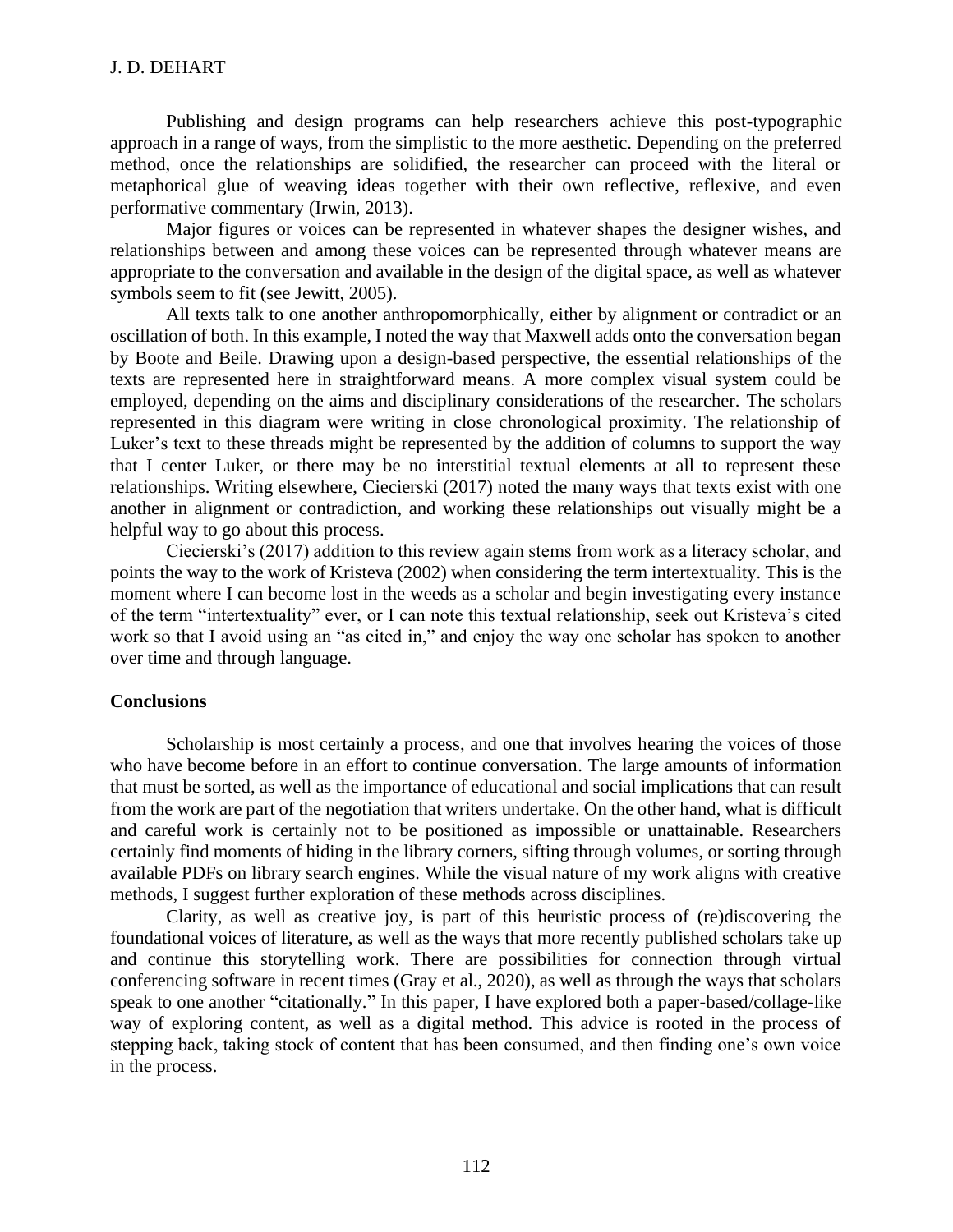# **References**

- Boote, D. N., & Beile, P. (2005). Scholars before researchers: On the centrality of the dissertation literature review in research preparation. *Educational Researcher, 34*(6), 3-15. [https://doi.org/10.3102/0013189X034006003](https://doi.org/10.3102%2F0013189X034006003)
- Cahnmann-Taylor, M., & Siegesmund, R. (Eds.). (2017). *Arts-based research in education: Foundations for practice*. Routledge.
- Chang, H. (2016). *Autoethnography as method* (Vol. 1). Routledge.
- Ciecierski, L. M. (2017). What the Common Core State Standards do not tell you about connecting texts. *The Reading Teacher, 71*(3), 285-294.<https://doi.org/10.1002/trtr.1616>
- Ciecierski, L., & Bintz, W. (2016). Paired texts: A way into the content area. *Middle School Journal*, *47*(4), 32-44.
- Gray, L. M., Wong-Wylie, G., Rempel, G. R., & Cook, K. (2020). Expanding qualitative research interviewing strategies: Zoom video communications. *The Qualitative Report*, *25*(5), 1292- 1301.
- Irwin, R. (2013). Becoming a/r/tography. *Studies in Art Education*, *54*(1), 198–215.
- Jewitt, C. (2005). Classrooms and the design of pedagogic discourse: A multimodal approach. *Culture & Psychology, 11*(3), 309-320. [https://doi.org/10.1177/1354067X05055519](https://doi.org/10.1177%2F1354067X05055519)
- Kristeva, J. (2002). "Nous Deux" or a (hi) story of intertextuality. *Romanic Review, 93*(1/2), 7-13. https://www.proquest.com/docview/196424396
- Leavy, P. (Ed.). (2017). *Handbook of arts-based research*. Guilford Publications.
- Leitch, R. (2006). Limitations of language: Developing arts-based creative narrative in stories of teachers' identities. *Teachers and Teaching: Theory and Practice*, *12*(5), 549-569.
- Loughran, J. (2007). Researching teacher education practices: Responding to the challenges, demands, and expectations of self-study. *Journal of Teacher Education*, *58*(1), 12-20.
- Lubke, J., Britt, V. G., Paulus, T. M., & Atkins, D. P. (2017). Hacking the literature review: Opportunities and innovations to improve the research process. *Reference and User Services Quarterly, 56*(4), 285-295. https://www.jstor.org/stable/90009991.
- Luker, K. (2009). *Salsa dancing into the social sciences*. Harvard University Press.
- Maxwell, J. A. (2006). Literature reviews of, and for, educational research: A commentary on Boote and Beile's "Scholars before researchers". *Educational Researcher, 3*5(9), 28-31.
- Merleau-Ponty, M. (1964). *The primacy of perception: And other essays on phenomenological psychology, the philosophy of art, history, and politics*. Northwestern University Press.
- Rolling Jr, J. H. (2010). A paradigm analysis of arts-based research and implications for education. *Studies in art education*, *51*(2), 102-114.
- Schenstead, A. R. (2012). The timelessness of arts-based research: Looking back upon a heuristic self-study and the arts-based reflexivity data analysis method. *Voices: A World Forum for Music Therapy, 12*(1), https://voices.no/index.php/voices/article/view/2035.
- Werkmeister Rozas, L., & Klein, W. C. (2010). The value and purpose of the traditional qualitative literature review. *Journal of Evidence-Based Social Work, 7*(5), 387-399, <https://doi.org/10.1080/15433710903344116>